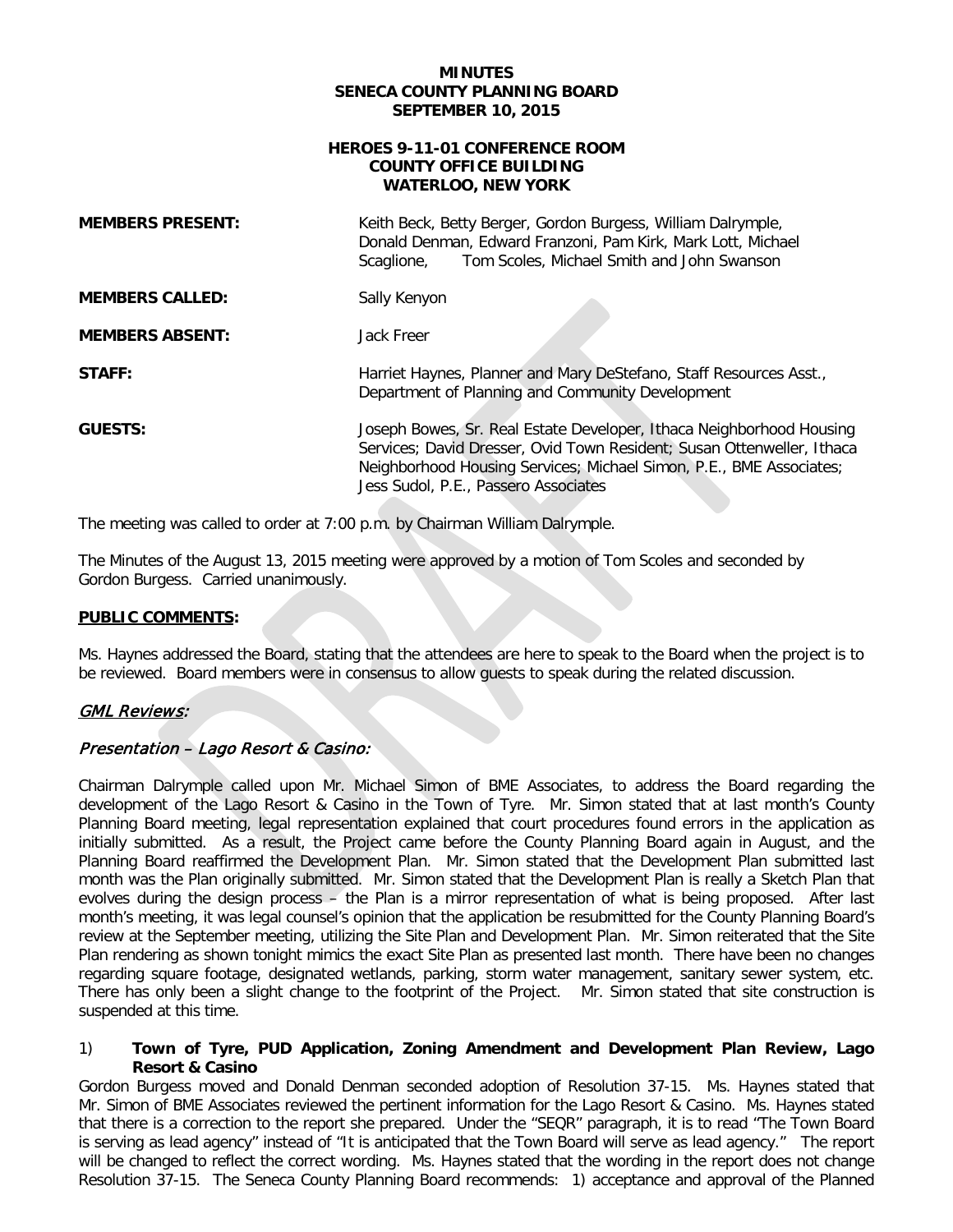Unit Development (PUD) Application, 2) recommend acceptance and approval of the Development Plan, 3) recommend adoption of the Zoning Amendments, and 4) to reaffirm the County Planning Board's approval of the Site Plan submitted and reviewed at the August 13, 2015 meeting. Carried 12 – 0.

## Presentation – Pine View Circle Project / Ithaca Neighborhood Housing Services:

Mr. Jess Sudol, a Civil Engineer at Passero Associates, introduced himself as well as Ms. Susan Ottenweller and Mr. Joseph Bowes of Ithaca Neighborhood Housing Services. Mr. Sudol referred to the rendering of the proposed Pine View Circle Project in the Town of Tyre, to be situated on the south side of Route 318 and east of Route 414. The townhouse style 48-unit rental complex will be located on ten acres that will be subdivided from a 26 acre parent parcel. Mr. Sudol stated that this Project came before the County Planning Board in 2014 and at that time, the County Planning Board raised concerns which have been addressed. Mr. Sudol provided the following information:

- $\triangleright$  The 48-unit housing complex, is not considered low income it is affordable housing not substandard housing. The one, two, and three bedroom units will be built with the highest quality of construction materials and will be completely compliant with New York State Building Code standards. Mr. Sudol stated that the units will get audited every year. Funds are kept in reserve so that money is available for any necessary renovations.
- $\triangleright$  The site will include a community center, community garden, playground area, recreational trails and pedestrian friendly walkways. The complex will consist of 26 three-bedroom units, 11 twobedroom units and 11 one-bedroom units. Parking will allow for 75 vehicles which is a figure extracted from the design of housing complexes throughout New York State owned by Ithaca Neighborhood Housing Services.
- $\triangleright$  The applicant, Ithaca Neighborhood Housing Services (INHS), is a full service affordable housing not-for-profit corporation that has 35+ years of experience in maintaining over 350 units in approximately 30 buildings and apartment complexes, and have become real assets in the communities which they exist. Mr. Sudol explained that INHS developers will make a 50 year commitment to the development. It is the history of INHS to not sell the properties it owns.
- $\triangleright$  A Market Study has been done and an overall average capture is well supported. Census tract data was used in compiling the Study. No statistics were based on the proposed resort and casino.
- $\triangleright$  There is ample water supply from the Village of Waterloo. Through discussions with appropriate agencies and municipalities, approval for access to the sanitary sewer system has been attained.
- The New York State Department of Transportation (NYSDOT) has reviewed the Project and given tentative verbal approval.
- $\triangleright$  In the first submitted application, it was proposed that access would be off of Route 414. The access has now been moved to Route 318.
- $\triangleright$  There are no plans for a traffic signal at this time. Mr. Sudol stated that during peak hours, there needs to be 200 vehicles entering and exiting the property in order to necessitate a traffic signal. Their studies show that approximately 26 to 27 vehicles will enter / exit the property at the peak hours.
- $\triangleright$  All potential tenants will be screened through very strict leasing criteria. Once the application is received, checks are conducted for credit history, criminal background, employment, and landlord references. Home visits are also conducted.
- The development will not remove productive agricultural land from the County's inventory.
- $\triangleright$  Mr. Sudol stated that the Project is in line with both the Comprehensive Plan of Seneca County as well as the Tyre Town Comprehensive Plan. The housing portion of the County Comprehensive Plan addresses housing needs throughout the County. The Town's Plan addresses the housing needs for the senior population. The one-bedroom apartment will provide needed senior housing.
- $\triangleright$  Board member, Tom Scoles, asked if the Pine View Circle Project will be comparable to the Elizabeth Crossing Apartments in Waterloo. It was stated that the selection and screening process is quite different, again citing the multistep qualification process for all applicants. Ms. Ottenweller stated that the Elizabeth Crossing Apartment complex is operated through a New York City based corporation. INHS is located in Ithaca.
- Board member, Gordon Burgess, inquired as to who is financing the Project. It was explained that the application is submitted to New York State which in turn issues tax credits. The tax credits are then sold to private investors.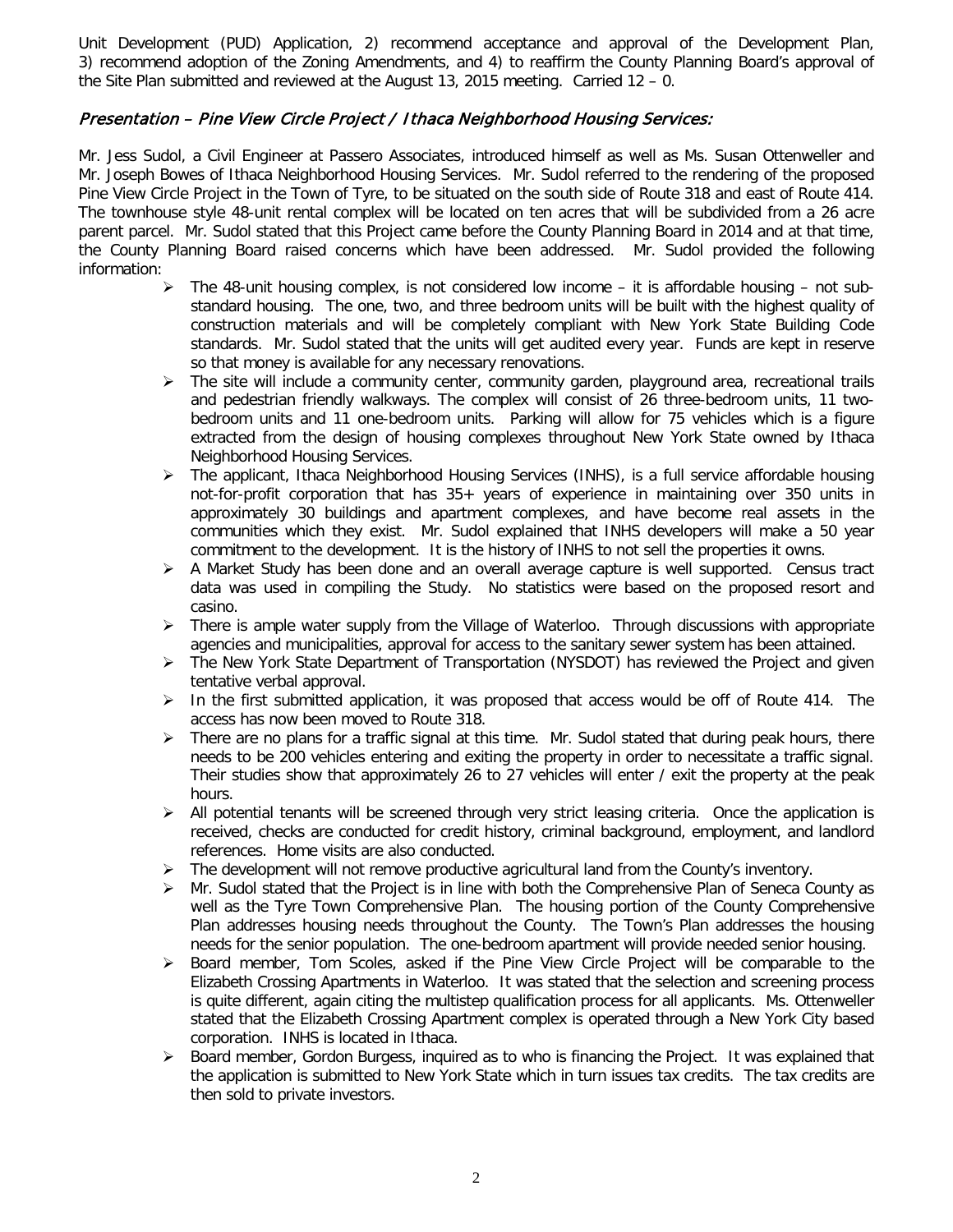Concerns were raised regarding tenants who will not have transportation to shopping areas and other destinations within the county. Ms. Haynes and Mr. Sudol explained that the Seneca Transit Service (STS) provides transportation services in the area. Current STS fixed routes do not service the location, however, passengers may also ride the bus through Dial-A-Ride. For this service, customers contact STS ahead of time and request pick-up. Ms. Haynes stated that the Seneca Transit Service is under the parent Company of the Rochester-Genesee Regional Transportation Authority (RGRTA). Ms. Haynes stated that the fixed routes are reviewed periodically and could be adjusted based on demand. Mr. Sudol stated that the transportation service provider has been contacted regarding the proposed Project.

### 2) **Town of Tyre, Subdivision, Site Plan Review & Special Use Permit, Ithaca Neighborhood Housing Services & Better Housing of Tompkins County**

Tom Scoles moved and Betty Berger seconded adoption of Resolution 38-15, recommending conditional approval. Ms. Haynes stated that the request for multiple actions – approval for Site Plan Review, Special Use Permit and Subdivision is for the proposed 48-unit apartment complex on the south side of Route 318, east of Route 414 in the Town of Tyre. Ms. Haynes stated that Mr. Sudol covered the substantial information of the Project during his presentation. Harriet stated that historically, a major concern has existed about the capacity of the sewer lines along Route 414. The Engineering Firm, Barton & Loguidice, was hired by Seneca County to address the sewer issues in that particular area. Ms. Haynes stated that the specific question was posed to Barton & Loguidice as to if there is adequate capacity for the proposed use of sewer by this Project and the Consultants responded that the capacity does exist. Ms. Haynes stated that the Project will involve connecting to municipal facilities by extending lines along Route 318. She also stated that there was no confirmation that installation of "private" utility lines in the State right-of-way will be allowed by NYSDOT. Mr. Sudol responded by stating that NYSDOT has given preliminary approval of installation of utility lines in the State right-of-way and subsequently, there will be a Use and Occupancy Agreement Fee collected annually. Mr. Sudol stated that a private pumping station will be owned and maintained by INHS. Mr. Burgess, Board member, asked who will be paying for monthly rent – the tenant or New York State. It was explained that the tenant will be responsible for rent payment. In some cases, tenants will receive subsidy from the State. Ms. Ottenweller stated that the Market Study presents different scenarios. The Seneca County Planning Board recommends that final approvals be conditional upon 1) the applicant providing the Town evidence that the New York State Department of Transportation will allow the construction of the proposed water and sewer lines in the Route 318 right-of-way, or 2) the understanding that proposed utility lines along Route 318 will be dedicated to and accepted by the Town of Tyre as part of the Water and Sewer Districts. Carried 11 – 1 with Gordon Burgess voting nay.

## 3) **Town of Ovid 2015-B, Repeal of Local Law #1** – **2004**

John Swanson moved and Donald Denman seconded adoption of Resolution 39-15, recommending that Local Law B of 2015 not be adopted. In 2004, Local Law #1 was adopted, known as the "Land Use Ordinance." Local Law #1 established lot size and setback requirements. The Town of Ovid is now proposing to rescind Local Law #1 of 2004. Ms. Haynes stated that the Town identifies that Seneca County enforces the New York State Building Code, and a Local Law regarding housing for recipients of Public Assistance. While the New York State Building Code establishes minimal setback, these setbacks are not as restrictive as Town of Ovid Local Law #1 of 2004, and are dependent on construction material and allows for zero setback if fire resistant materials are used. Ms. Haynes stated that at its June 2014 meeting, the Seneca County Planning Board reviewed a similar request and indicated that rescinding the current Town Regulations should only be done when a revision of those Regulations or new Regulations are being adopted, and resolved "The Seneca County Planning Board recommends that Local Law A of 2014 not be adopted." Ms. Haynes stated that two surrounding Towns, Covert and Romulus, have administered a similar Land Use Ordinance as Ovid adopted in 2004.

Dr. David Dresser, former Ovid Town Supervisor, stated that he administered Local Law #1 of 2004 for five years. He stated that it was voted on last year and this year to repeal the Law. He stated that those individuals who support the repeal do not represent the constituents – a minority group supports it being repealed. Dr. Dresser stated that last evening, a public hearing was held regarding the Law and ten speakers were against repealing it. Board member and Ovid Town resident, William Dalrymple, stated that he has not spoken to anyone from Ovid who is in favor of repealing it, and stated that it needs to remain intact. It was reported that it was announced at the Ovid Town Board meeting that there is no record of the SEQR process having been completed prior to the adoption of Local Law #1 of 2004. Reputedly, the Ovid Town Board will not be administering the Land Use Ordinance. A lengthy discussion followed regarding setback requirements and minimum lot size in other communities as well as the role of local code enforcement officers and established permit fees.